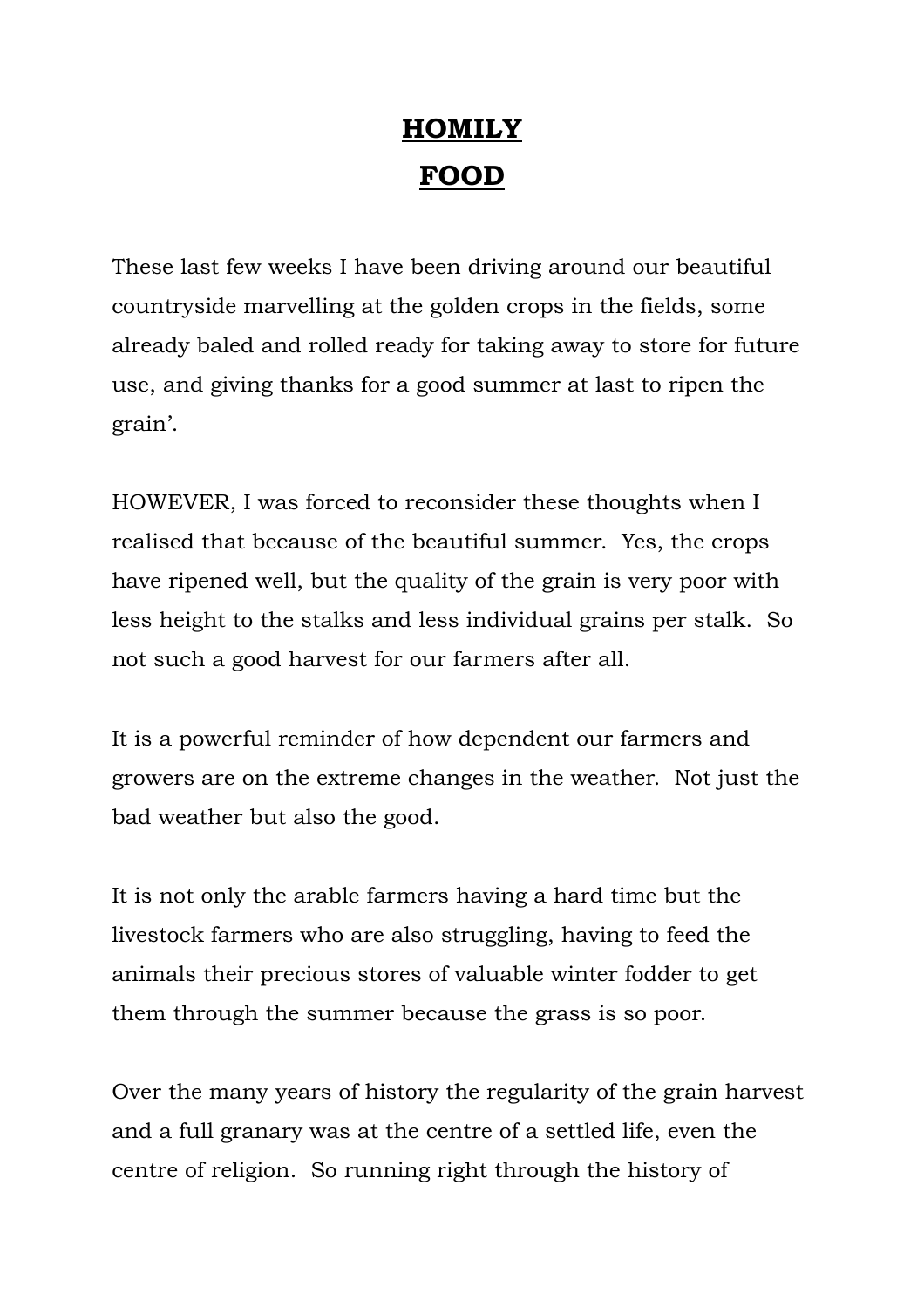civilization is the issue of having enough grain to avoid being without it.

We only have to remember the riots in the French Revolution and the famine in Ireland to remind us that food and survival are linked in a way in which, thankfully we cannot fully understand.

Grain means bread and bread means life…. The absence of it means famine, starvation and death.

How many of us can resist the smell of newly baked bread? There is an old adage which says 'Bread is the Staff of Life'

My mother instilled in me how wrong it was to throw any bread away because of the connection with the body of Christ. Something I still feel very guilty about when throwing away the last couple of mouldy slices from a bought loaf.

The diocese is urging us at this time as a church to remember our farmers and to listen to them and what they have to say about their struggles. There is a list of farming charities on the Diocese website for information.

It is so easy to take our food for granted…. We can buy varieties of food at any time of year, salad and strawberries at Christmas and root veg in the summer. So as we walk towards our harvest celebrations and services of thanksgiving can we all be just a